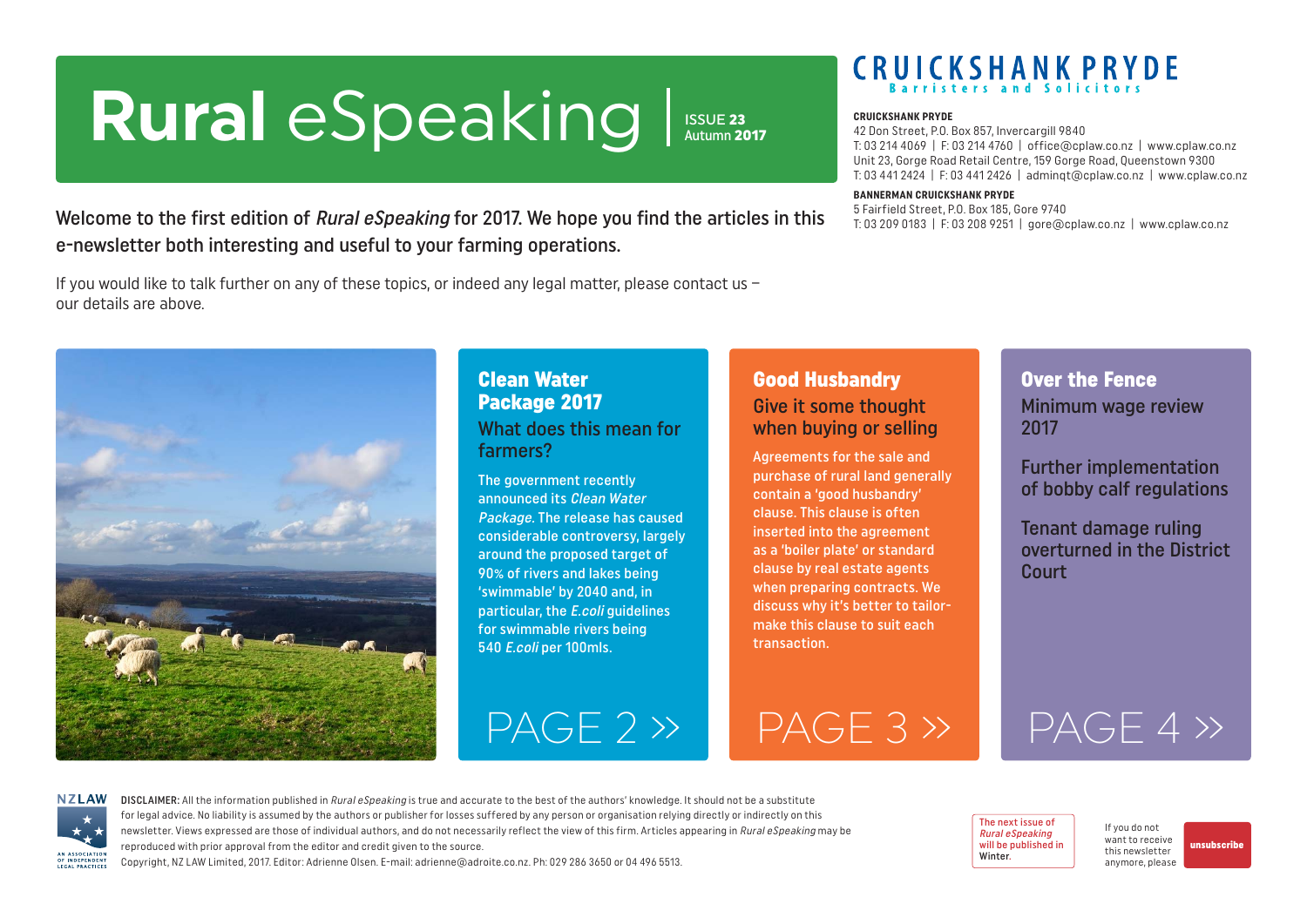### <span id="page-1-0"></span>Rural *eSpeaking* | **ISSUE 23**

### return to [front page](#page-0-0)  $\frac{1}{\text{Aut}(\text{num})}$  2017

# Clean Water Package 2017

#### What does this mean for farmers?

The government recently announced its Clean Water Package. The release has caused considerable controversy, largely around the proposed target of 90% of rivers and lakes being 'swimmable' by 2040 and, in particular, the E.coli guidelines for swimmable rivers being 540 E.coli per 100mls.

The Green Party and Labour Party were vociferous in their criticism of the government's announcement largely because the amount of E.coli that can be present in swimmable water has doubled.

As well, Forest and Bird advised the Minister for the Environment, Dr Nick Smith and the Minister for Primary Industries, Nathan Guy that it was withdrawing from the Land and Water Forum. Forest and Bird is a very influential pressure group in this arena; it

took legal action in relation to the proposed Ruataniwha Dam and that matter is still being litigated.

The Land and Water Forum brings together groups of stakeholders such as industry groups, electricity generators, environmental and recreational bodies, iwi, scientists and other organisations with a stake in fresh water and land management. The purpose of the forum is to try to develop a common direction for fresh water management and provide advice to the government on this issue. There are 67 non-government participants, and 13 central and local government partners that include local authorities and various government departments.

The issue of fresh water standards for waterways is highly political and is likely to remain this way in the foreseeable future.

#### Where to from here for farmers?

Where does this government announcement leave farmers? Is their position any different from that set out in our article in

the Autumn 2016 issue of Rural eSpeaking which covered the Resource Legislation Amendment Bill 2015 which, when (or if), enacted will give the government power to prescribe regulations to fence waterways?

In answer to the questions posed above, the release of the Clean Water Package doesn't change the position of farmers at all. Sheep and cattle have been identified as major contributors to the level of E.coli in rivers and streams, and any attempt to control levels of that bacteria will involve keeping animals out of those waterways as far as possible.

The government's tinkering with the definition of 'swimmable' will have little effect on the need to keep animals as far as possible away from our streams and rivers.

As much as anything, the current furore over the government's package shows that the issue remains highly political – particularly with 2017 being an election year. There are well-funded and high-powered pressure groups involved; farmers cannot expect any relaxation in the fencing proposals that are currently on the table.

Interestingly enough shortly after the Clean Water Package was announced, the Environmental Defence Society released a report entitled 'Last Line of Defence: Compliance, monitoring and enforcement of New Zealand's environmental law.'

#### Local authority compliance

One of the areas that the report examined was resourcing, as well as the technical capacity, for local authorities' compliance functions. While the report noted that regional authorities have been demonstrating increasing technical capacity for their compliance function, there is still a concern that there is political influence on decision-making, including the allocation of resources.

Clearly, monitoring compliance with the fencing of rivers and streams is going to impose a considerable burden upon our regional and unitary authorities.

In the meantime, however, we will keep you informed on the debate around the Clean Water Package.

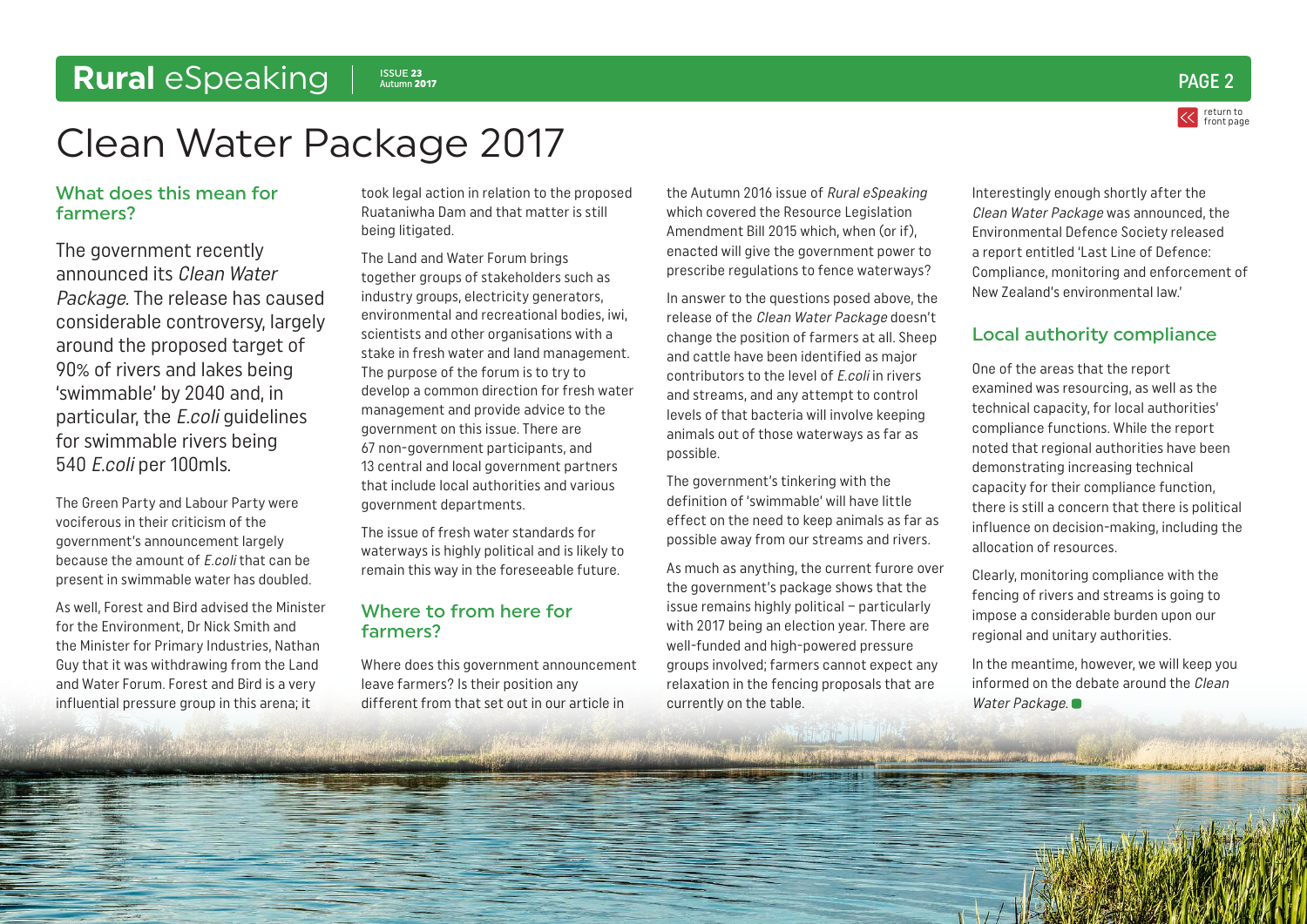### <span id="page-2-0"></span>**Rural** eSpeaking | **ISSUE 23**

return to [front page](#page-0-0)  $\frac{1}{\text{Aut}(\text{num})}$  2017

# Good Husbandry



Give it some thought when buying or selling

Agreements for the sale and purchase of rural land generally contain a 'good husbandry' clause. This clause is often inserted into the agreement as a 'boiler plate' or standard clause by real estate agents when preparing contracts. We discuss why it's better to tailor-make this clause to suit each transaction.

The standard clause is often worded along these lines:

From the date of this Agreement until settlement, the Vendor shall continue to farm the property in a good and husbandlike manner and in accordance with approved good farming practice in the district and shall neither overstock nor

under-stock the property, nor do anything to impoverish the soil nor remove or damage any improvement or fixtures on the property.

However, both a seller and a buyer should give careful thought to the wording of this clause and its implications; it should be tailored to suit the particulars of any given transaction. This is particularly so for transactions where settlement is some time out from when the agreement was signed. It also needs to relate to properties where specific types of farming are being carried out.

#### For sellers

If you are the seller, you will have presented your farm for sale, found a buyer and signed the agreement. Do you, however, want to be held to some external standard in relation to your farming practice (particularly where there are no published 'good standards')? Wouldn't you be better off by simply promising to continue to farm the property in the same manner as you have been in the past? Details of your farming practice can be supplied prior to the agreement being signed.

#### If you're buying

A buyer may want to be particular about certain things such as:

» Do you expect an application of fertiliser between the date the agreement is

signed and settlement? If so, how much and what type?

- » Are you expecting some paddocks to be 'locked up' so that there is plenty of grass when you take possession? If there are winter crops to be grown (if you would ordinarily expect that to be done), it should be specified.
- » For horticultural properties growing crops such as kiwifruit and where there are spray programmes, it's essential to have records of these for export certification. (There should be an obligation to comply with Zespripublished spray programmes, etc.)
- » For orchard properties, spray programmes should be clearly recorded and should be available on settlement. If pruning usually takes place at the time that falls between the agreement being signed and the settlement date then this issue needs to be covered. It's possible you may want to do the pruning yourself to ensure that it's carried out the way you want it done.

#### Individual variations of good husbandry

The issue of further defining what is meant by 'good husbandry' is particularly important because farmers and orchardists often have their own specific ways of doing things which has suited them and the way they farm or

grow crops or fruit. These practices vary not only from district-to-district, but also farmto-farm.

What is 'good practice' to one farmer may not be regarded as good practice to another farmer. In some instances, the type of farming or horticultural activity that a buyer will carry out is different from what the seller carried out. What may be 'usual' for the seller may either not be necessary for the buyer, or may cause difficulties for the buyer if they are changing farming methods.

#### Buyers and sellers should decide together

As with all contractual provisions, the response to the good husbandry clause shouldn't be taken as read. It's a matter that both parties to the agreement need to consider, discuss and agree as specifically as possible as to how the farm or orchard should be run and managed between the date the agreement is signed and the settlement date.

Rural legal and accounting advisors may be very experienced in dealing with rural transactions but their experience tends to be in relation to that particular field of expertise such as tax matters, ensuring the agreement is binding and clear, etc. Their expertise, however, doesn't usually run to knowing how their rural clients farm or crop on a day-to-day basis, so input is required from the actual farmers to agree on their particular expectations.